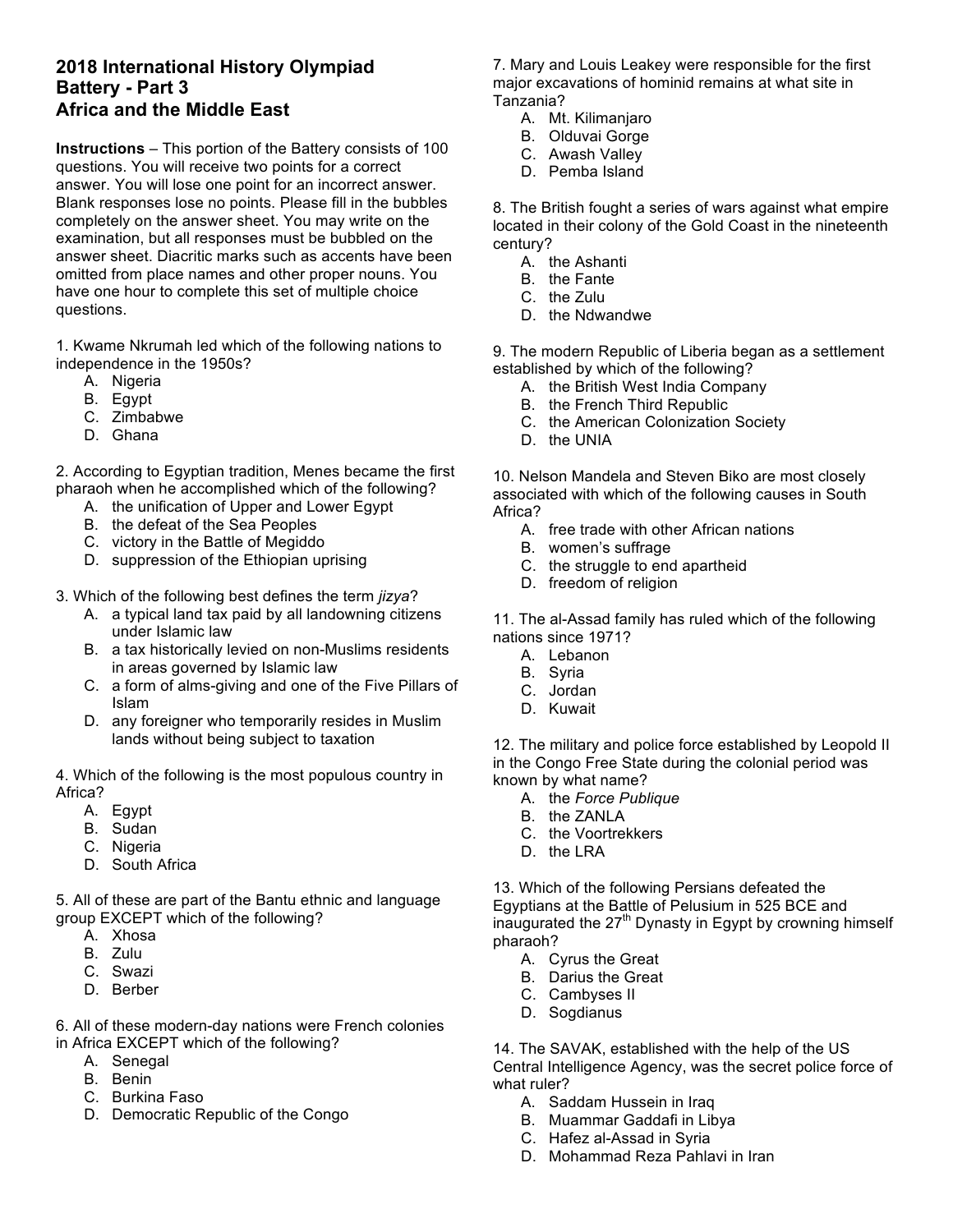15. The area of ancient Mesopotamia is mostly located in what modern-day nation?

- A. Iran
- B. Iraq
- C. Saudi Arabia
- D. Sudan

16. The United Arab Republic joined which pair of nations in a short-lived union in the mid-twentieth century?

- A. Egypt and Lebanon
- B. Syria and Jordan
- C. Egypt and Syria
- D. Jordan and Lebanon

17. The cities of Halicarnassus, Ephesus, Miletus, and Smyrna were all ancient Greek cities located what modern-day country?

- A. Lebanon
- B. Egypt
- C. Israel
- D. Turkey

18. The rulers Magonid dynasty, including Hasdrubal I and Hamilcar I, governed what ancient empire?

- A. Etruscan
- B. Phoenicia
- C. Carthage
- D. Berber

19. Which of the following Sultans of the Ottoman Empire completed the conquest of the Mamluk Sultanate in the early sixteenth century and was known for his rapid expansion of the empire?

- A. Selim the Grim
- B. Ahmed the Fortunate
- C. Mustafa the Mad
- D. Osman the Martyr

20. Which of these Bronze-Age empires ruled northern Mesopotamia from about 1500 to 1300 BCE and allied with Egypt to defend against attacks from the Hittites?

- A. Mitanni
- B. Yamhad
- C. Qatna
- D. Babylonian

21. All of these represent the largest ethnic groups in the Middle East except which of the following?

- A. Circassians
- B. Arabs
- C. Persians
- D. Turks

22. Which of the following, built in the seventh century CE, is the oldest mosque in modern-day Yemen?

- A. the Blue Mosque
- B. Masjid Al-Haram
- C. the Great Mosque of Sana'a
- D. Al-Aqsa Mosque

23. Which of these sites sacred to Muslims is located in Mecca, Saudi Arabia?

- A. the Dome of the Rock
- B. the al-Aqsa Mosque
- C. the Kaaba
- D. the Masjid al-Nabawi

24. Which of the following was the first Prime Minister of Israel, serving from 1955-63?

- A. David Ben-Gurion
- B. Chaim Weizmann
- C. Levi Eshkol
- D. Golda Meir

25. All of these are true of the 1953 coup in Iran EXCEPT which of the following?

- A. Prime Minister Mohammad Mosaddegh was overthrown
- B. it was orchestrated in part by the United States and Great Britain
- C. it occurred after a vote to nationalize Iran's oil industry
- D. it greatly curtailed the power of Shah Mohammad Reza Pahlavi

26. The area known as the 'Swahili Coast' is a cultural and linguistic area contained within all of these countries EXCEPT which of the following?

- A. Tanzania
- B. Botswana
- C. Kenya
- D. Mozambique

27. The Sumerians were the first in recorded history to do all of these EXCEPT which of the following?

- A. record history
- B. form city-states
- C. make art
- D. write a law code

28. Which of these is true of the Mau Mau Uprising?

- A. It was fought in the former Cape Colony
- B. It was an uprising against colonial rule in the British Kenya Colony
- C. It was fought in the late nineteenth century
- D. It was a resounding defeat for German forces in East Africa

29. The incident that inspired the book and film *Black Hawk Down* took place during what battle in the Somali Civil War?

- A. the Lower Juba campaign
- B. the First Battle of Mogadishu
- C. the Galkayo conflict
- D. the Battle of Kismayo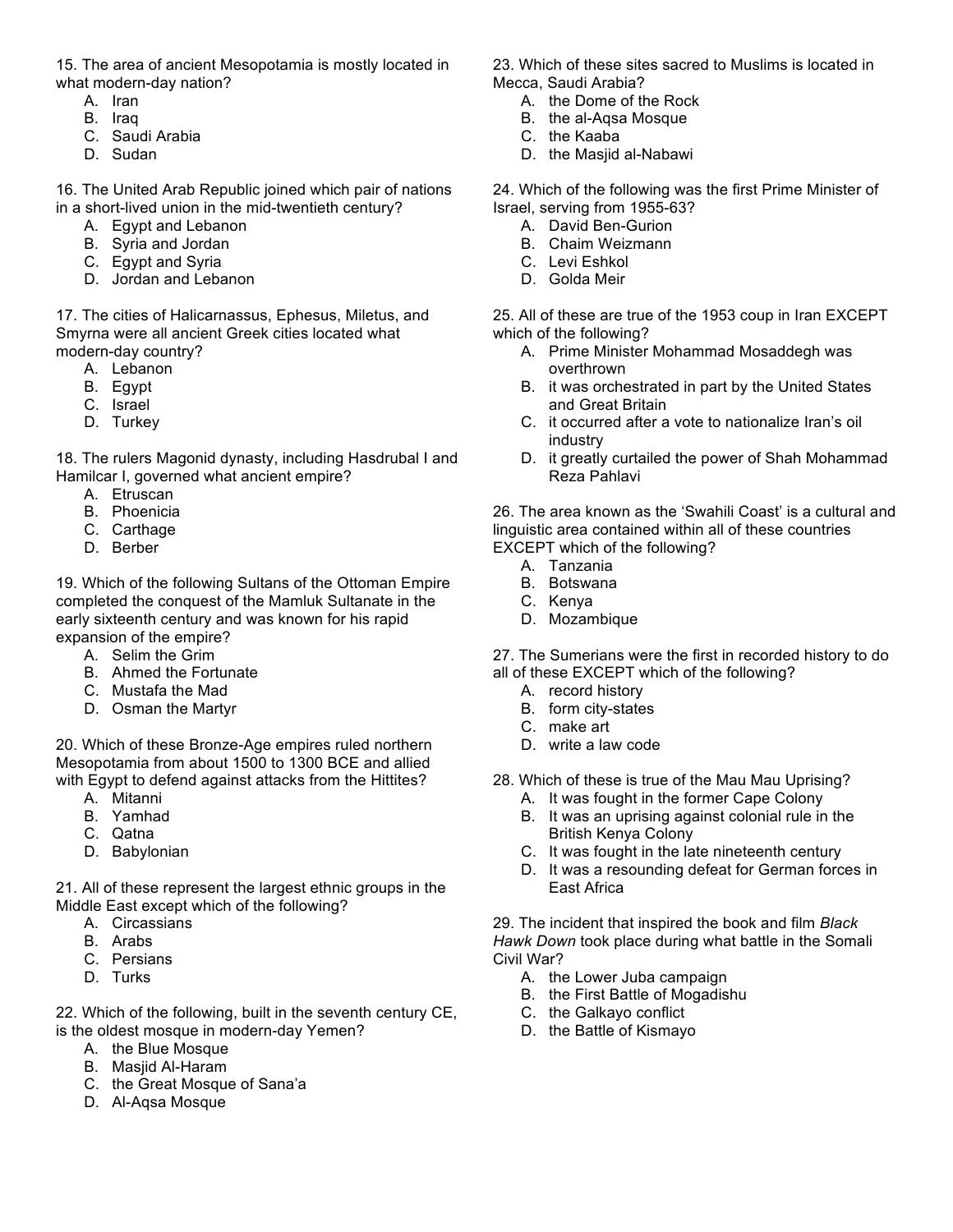30. The terrorist group known as the Islamic State in West Africa is more commonly known in the West by what name?

- A. the Taliban
- B. Boko Haram
- C. al-Qaeda
- D. Daesh

31. The Kingdom of Ebla in Syria was assumed into what empire after conquests by Sargon and Naram-sin in the twenty-third century BCE?

- A. Akkadian
- B. Assyrian
- C. Hittite
- D. Egyptian

32. The Mamluks under Qutuz and Baibars defeated the Mongols at what pivotal 1260 battle?

- A. Third Battle of Homs
- B. Battle of Shaqhab
- C. Battle of Megiddo
- D. Battle of Ain Jalut

33. Which of the following was the first president of the Republic of Turkey in the 1920s?

- A. Mustafa Kemal Atatürk
- B. İsmet İnönü
- C. Ali Fethi Okyar
- D. Celâl Bayar

34. Which of the following was the result of the Heligoland-Zanzibar Treaty of 1890?

- A. both Heligoland and Zanzibar gained independence from their colonial masters, Germany and Great Britain respectively
- B. the Danes received Heligoland from the British in exchange for the island of Zanzibar
- C. Germany received the strategic Heligoland archipelago and Great Britain was free to pursue a protectorate in Zanzibar
- D. the British established naval bases on both Heligoland and Zanzibar in consideration for a substantial cash payment to Denmark

35. Which of the following nations was established from the British protectorate of Bechuanaland in 1966?

- A. South Africa
- B. Botswana
- C. Mozambique
- D. Zimbabwe

36. Astyages was the last ruler of what empire, located in areas of Mesopotamia and modern-day Iran, that was absorbed by the Persians in the sixth century BCE?

- A. Medes
- B. Lydians
- C. Chaldean
- D. Egyptian

37. *A Gift to Those Who Contemplate the Wonders of Cities and the Marvels of Travelling*, commonly known as *The Travels*, was written by what Moroccan scholar in the fourteenth century?

- A. Averroes
- B. Al-Ghazali
- C. Avicenna
- D. Ibn Battuta

38. Goree Island, off the coast of Dakar, Senegal, is notable for which of these things?

- A. as the location of the House of the Slaves, a major memorial to the Atlantic slave trade
- B. as the only remaining British protectorate in West **Africa**
- C. as the place of discovery of the oldest hominid remains in Africa
- D. as a major stopover port for ships crossing the Atlantic from Western Europe during the age of exploration

39. Félix Houphouët-Boigny became the first leader of what newly-independent West African nation in 1960?

- A. Liberia
- B. Ivory Coast
- C. Nigeria
- D. Ghana

40. Which of these Egyptian leaders was assassinated in 1981 by radical military officers?

- A. Gamal Abdel Nasser
- B. Hosni Mubarak
- C. Anwar Sadat
- D. King Farouk

41. What script was used to write the ancient Sumerian language?

- A. Ge'ez
- B. cuneiform
- C. proto-Canaanite
- D. abugida

42. All of these are absolute monarchies in the Middle East EXCEPT which of the following?

- A. Bahrain
- B. Qatar
- C. Oman
- D. Iran

43. The Mandingo Wars were fought in West Africa between the Wassoulou Empire and what European colonial power in the late nineteenth century?

- A. Great Britain
- B. the Netherlands
- C. Germany
- D. France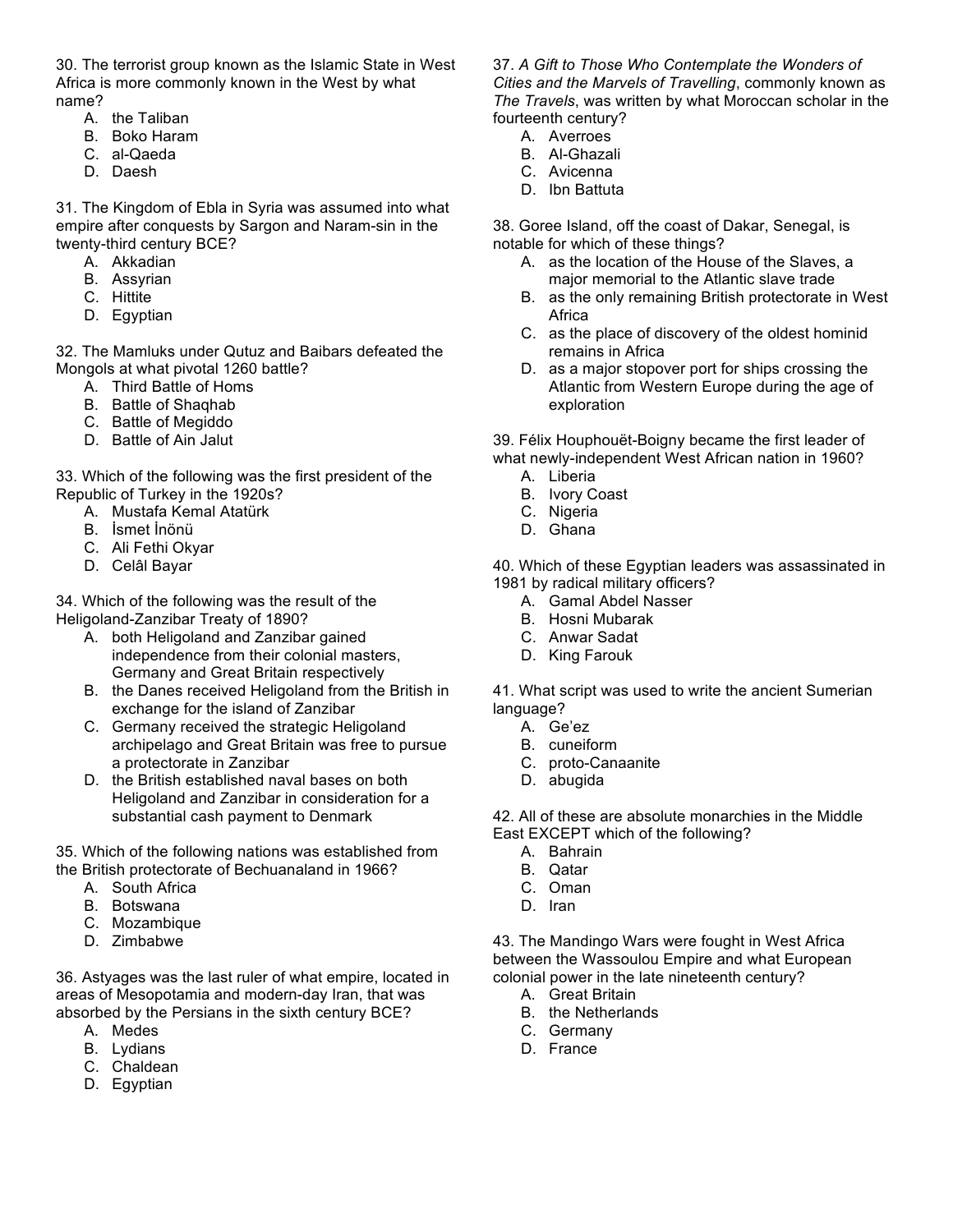44. What noted fourteenth century Arab historian was a pioneer in the fields of historiography, sociology, and political economy?

- A. Ibn Khaldun
- B. Barquq
- C. Mushin Mahdi
- D. Abu Faris Abdul Aziz

45. The United Nations Buffer Zone in Cyprus is more commonly referred to by what colorful name?

- A. the Green Line
- B. the Blue Line
- C. the Yellow Line
- D. the Magenta Line

46. Which of the following describes the primary mission of ECOWAS?

- A. it is a mutual defense and governmental pact for sub-Saharan African nations
- B. it is a regional economic union of fifteen countries located in West Africa
- C. it is intended to control oil export activity for the leading oil exporting nations in Africa
- D. it is a continental environmental pact dedicated to preserving African wildlife and natural resources

47. Which of these cities serves as the de facto administrative center for the Palestinian government?

- A. Bethlehem
- B. Jericho
- C. Hebron
- D. Ramallah

48. Mansa Musa I ruled which of the following empires in the fourteenth century?

- A. Ashanti
- B. Mali
- C. Dagbon
- D. Akan

49. Which of these is NOT a current member of the Non-Aligned Movement?

- A. Ghana
- B. Angola
- C. Egypt
- D. South Sudan

50. Which of the following was the primary purpose of the Jameson Raid of the late nineteenth century?

- A. an attempt by Cecil Rhodes to gain control of the Kimberley Mine
- B. to trigger an uprising by British workers known as Uitlanders in the Transvaal
- C. to lend British support to the administration of Transvaal president Paul Kruger
- D. to depose the white-majority government in Cape Colony

51. In the early nineteenth century, the United States fought wars against pirates headquartered in what area of Africa?

- A. near modern-day Somalia
- B. the Egyptian coast
- C. the so-called 'Barbary Coast'
- D. modern-day South Africa

52. Michel Aflaq and Salah al-Din al-Bitar were the founders of what socialist political party that eventually took power in both Syria and Iraq in the twentieth century?

- A. the Arab Spring
- B. the Ba'ath Party
- C. the Muslim Brotherhood
- D. the PLO

53. Which of the following was claimed by the aggressor to be justified by the practice of 'slant drilling' into the Rumalia oil field?

- A. the Iraqi invasion of Kuwait in 1990
- B. the 1983 Beirut bombings
- C. the Iran-Iraq War
- D. the formation of the Iraqi Republican Guard

54. All of these countries were involved in the 2010 revolutionary wave called the 'Arab Spring' EXCEPT which of the following?

- A. Tunisia
- B. Egypt
- C. Iran
- D. Yemen

55. King Abdulaziz bin Abdul Rahman, better known in the West as Ibn Saud, was the first king of what modern-day nation from 1932-53?

- A. Saudi Arabia
- B. Syria
- C. Iraq
- D. Iran

56. The Seleucid Empire and Ptolemaic Egypt were created following the breakup of what larger empire in the fourth century BCE?

- A. Persian
- B. Macedonian
- C. Roman
- D. Babylonian

57. The Byzantine Empire was soundly defeated by which of the following at the Battle of Manzikert in 1071?

- A. the Seljuks
- B. the Ottomans
- C. the Mongols
- D. the Holy Roman Empire

58. All of these are major sects of Shia Islam EXCEPT which of the following?

- A. Twelver
- B. Zaidi
- C. Ismaili
- D. Maturidi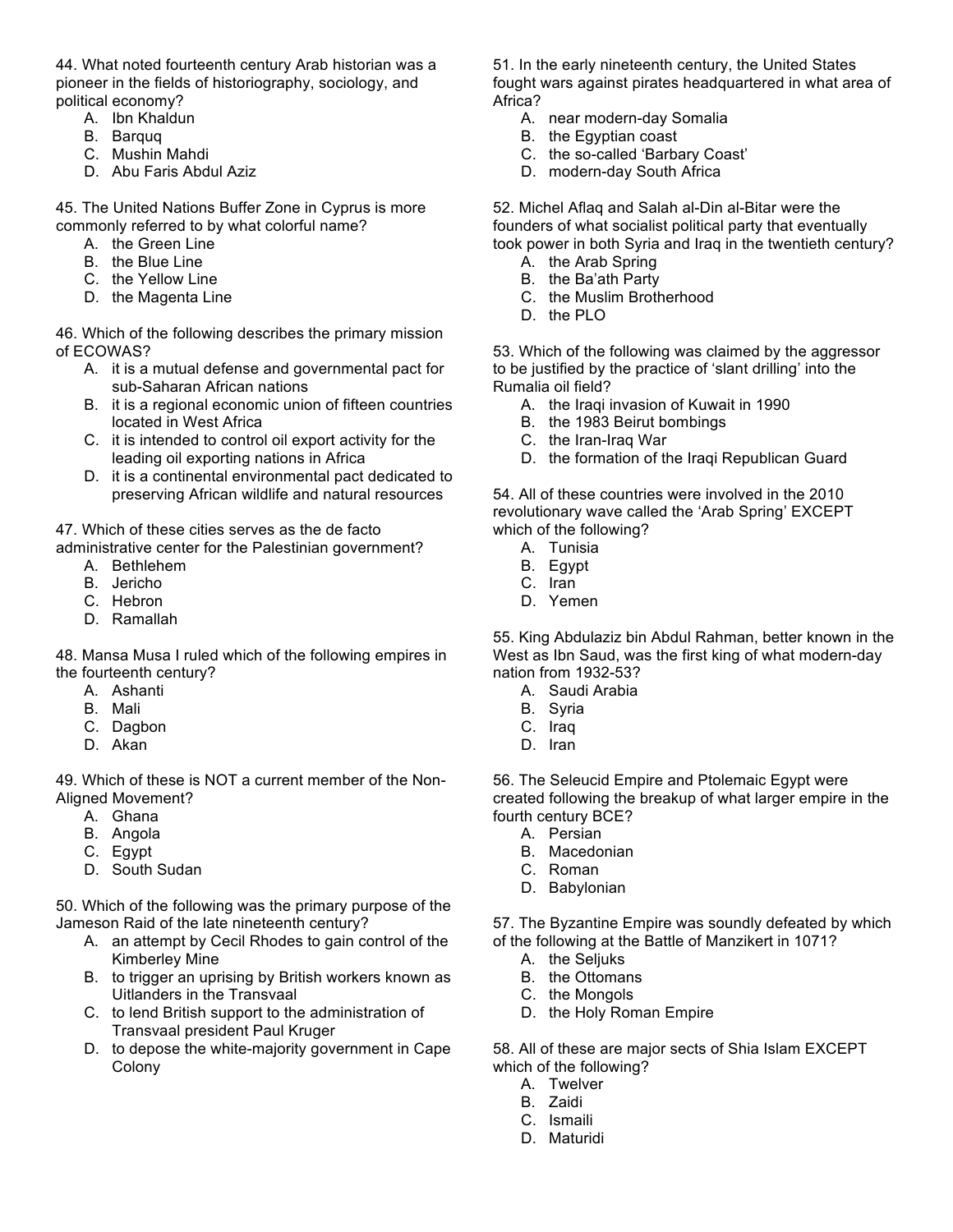59. The assassination of former Lebanese Prime Minister Rafik Hariri in 2005 sparked what event?

- A. the Lebanese Civil War
- B. the 'Cedar Revolution'
- C. the 'Velvet Divorce'
- D. the 'Purple Revolution'

60. Which of the following intergovernmental organizations was founded in 1960 by Iran, Iraq, Kuwait, Saudi Arabia, and Venezuela?

- A. the Arab League
- B. OIC
- C. GCC
- D. OPEC

61. Which of the following led a successful revolt against the Seleucid Empire in the second century BCE?

- A. Bar Kokhba
- B. the Maccabees
- C. Lukuas
- D. Eleazar ben Simon

62. The Hutu and Tutsi are the largest ethnic groups in what African nation?

- A. Somalia
- B. Chad
- C. Tanzania
- D. Rwanda

63. Joseph Kony led what rebel group, active in areas of Uganda and South Sudan?

- A. the National Islamic Front
- B. the Lord's Resistance Army
- C. the Uganda National Liberation Army
- D. ISIL

64. Which of the following best describes the 'Scramble for Africa'?

- A. the massive effort by European powers to explore and colonize Africa in the early nineteenth century
- B. the occupation, division, and colonization of African territory by European powers during the period of New Imperialism in the late nineteenth and early twentieth centuries
- C. the rapid decolonization of former African colonies in the post-World War II era
- D. the wave of revolutions and protests set off by the 'Arab Spring' in the 2000s

65. The Al Jazeera television network is headquartered in what Middle Eastern nation?

- A. Kuwait
- B. Bahrain
- C. United Arab Emirates
- D. Qatar

66. Which of the following pairs served as leaders of the Democratic Republic of the Congo?

- A. Idi Amin and Milton Obote
- B. Ian Smith and Robert Mugabe
- C. Patrice Lumumba and Mobutu Sese Seko
- D. John Agyekum Kufuor and John Atta Mills

67. Daniel arap Moi became president after the 1978 death of what founding father of Kenya?

- A. Hezekiah Ochuka
- B. Jomo Kenyatta
- C. Mwai Kibaki
- D. Mahamoud Mohamed

68. In 2014, ISIL won a major victory when they took the city of Mosul in what nation?

- A. Somalia
- B. Libya
- C. Iraq
- D. Algeria

69. All of these African nations are covered by US Executive Order 13780, entitled Protecting the Nation from Foreign Terrorist Entry into the United States, EXCEPT which of the following

- A. Saudi Arabia
- B. Chad
- C. Somalia
- D. Yemen

70. Which of the following is enclaved entirely within South Africa?

- A. Botswana
- B. Lesotho
- C. Namibia
- D. Swaziland

71. The city of Petra in Jordan was likely established in the fourth century BCE as the capital of what ancient people?

- A. the Medes
- B. the Attalids
- C. the Macedonians
- D. the Nabataens

72. Which of the following was deposed in 1969 as the king of Libya in a coup led by Muammar Gaddafi?

- A. Abdullah I
- B. Reza Shah
- C. Faisal I
- D. Idris I

73. Ian Smith was the only prime minister of what unrecognized state from 1965 to 1979?

- A. the Transvaal
- B. Rhodesia
- C. Nyasaland
- D. Bechuanaland

74. Cecil Rhodes envisioned a trans-African railway characterized by which of the following phrases?

- A. 'Senegal to Djibouti'
- B. 'cradle of civilization'
- C. the 'diamond highway'
- D. 'Cape to Cairo'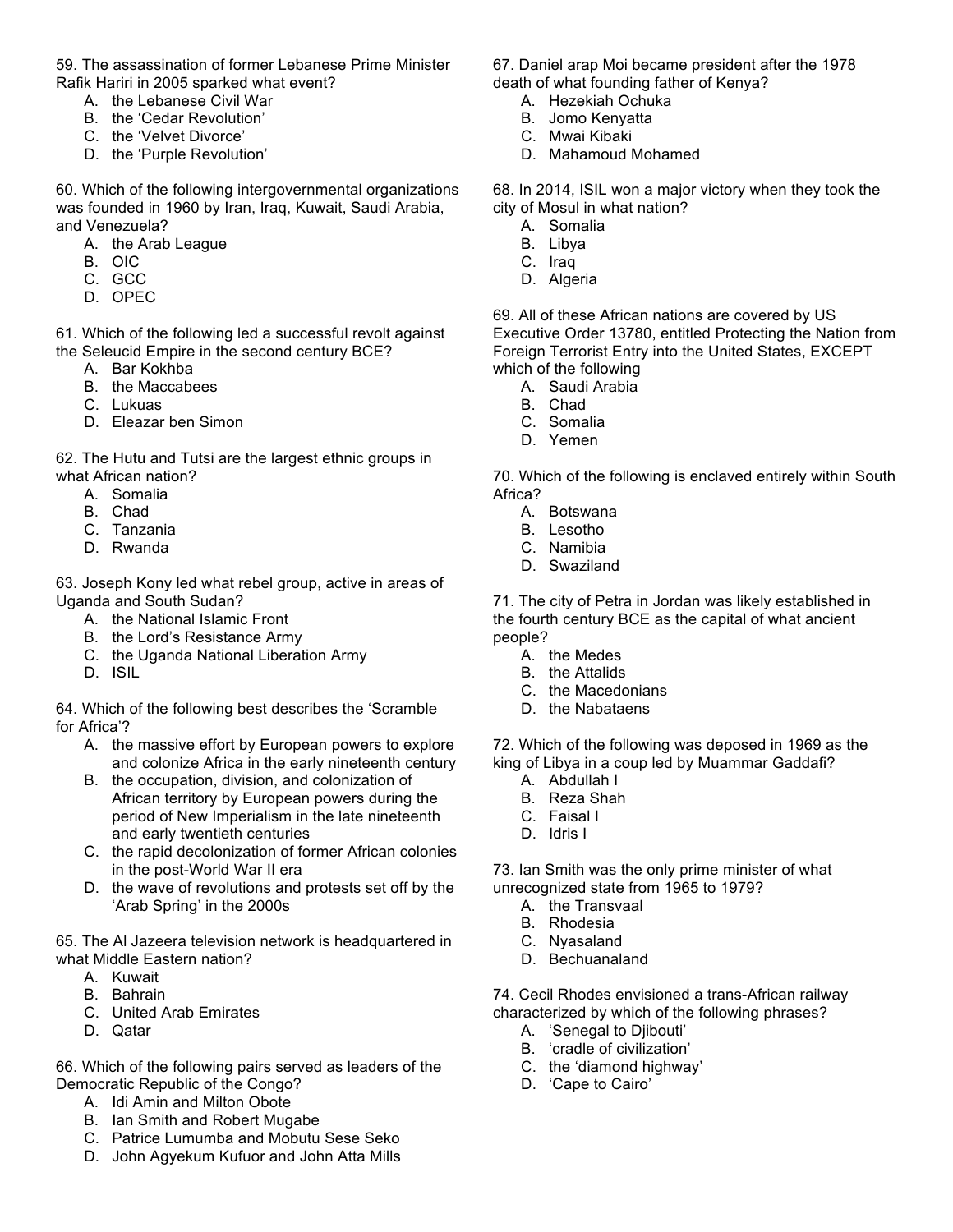75. Which of these is the oldest democratic government in Africa, tracing back to its 1847 declaration of independence?

- A. Senegal
	- B. Ivory Coast
	- C. Liberia
	- D. Seychelles

76. All of these modern-day nations were Portuguese colonies in Africa EXCEPT which of the following?

- A. Angola
- B. Equatorial Guinea
- C. Mozambique
- D. Guinea-Bissau

77. Hery Rajaonarimampianina is the current president of what East African nation?

- A. Madagascar
- B. Ethiopia
- C. Kenya
- D. Zimbabwe

78. Which African nation is the newest member of the United Nations, having joined in 2011?

- A. Eritrea
- B. Namibia
- C. Zimbabwe
- D. South Sudan

79. Idriss Deby, leader of the Patriotic Salvation Movement, has been the leader of what nation since 1990?

- A. Chad
- B. Botswana
- C. Nigeria
- D. Zimbabwe

80. The Enuma Elish is the creation myth of which of the following ancient civilizations?

- A. the Indus River Valley Civilization
- B. the Egyptians
- C. the Babylonians
- D. the Yangshao culture

81. Which of the following cities is the official de jure capital of Tanzania?

- A. Dodoma
- B. Mwanza
- C. Arusha
- D. Dar es Salaam

82. The Great Pyramid at Giza was constructed as a tomb for what Egyptian pharaoh?

- A. Ramses the Great
- B. Sneferu
- C. Djoser
- D. Khufu

83. Which of the following was an Andalusian philosopher influential in the West in the thirteenth century for his commentaries on Aristotle?

- A. Abu Yusuf
- B. Averroes
- C. Ibn Battuta
- D. Al-Ghazali

84. All of these resulted from the Arab-Israeli War of 1948 EXCEPT which of the following?

- A. Transjordan took control of most of the West Bank
- B. Egypt occupied the Gaza Strip and established the 'All-Palestine Government'
- C. Israel kept control of all the territory proposed for its state by the Partition Plan
- D. Great Britain intervened to stop the war and impose peace treaties on the belligerents

85. The Gate of All Nations, the Apadana, and the Tachara are all surviving ruins in what ancient ceremonial capital of the Persian Empire, located in modern-day Iran?

- A. Persepolis
- B. Pasargadae
- C. Susa
- D. Ecbatana

86. Which of the following rulers was notable for a wellpreserved ancient law code that included punishments such as 'an eye for an eye'?

- A. Nabi-Ulmash
- B. Naram-sin
- C. Hammurabi
- D. Shutruk-Nakhunte

87. The Zulu won a substantial victory over the British in the Anglo-Zulu War at which of the following battles?

- A. Battle of Isandlwana
- B. Battle of Rorke's Drift
- C. Siege of Ishowe
- D. Battle of Ulundi

88. Which of the following leaders pushed Italy into the Second Italo-Abyssinian War in the 1930s?

- A. Benito Mussolini
- B. Neville Chamberlain
- C. Franklin Roosevelt
- D. Pierre Laval

89. The Fashoda Incident was a territorial dispute in East Africa between which of the following two nations?

- A. Germany and the Netherlands
- B. Belgium and Italy
- C. Great Britain and the Netherlands
- D. Great Britain and France

90. Emperor Haile Selassie I was overthrown in 1974 by a military junta known by what name?

- A. the Lord's Resistance Army
- B. the Revolutionary Army
- C. the African People's Union
- D. the Derg